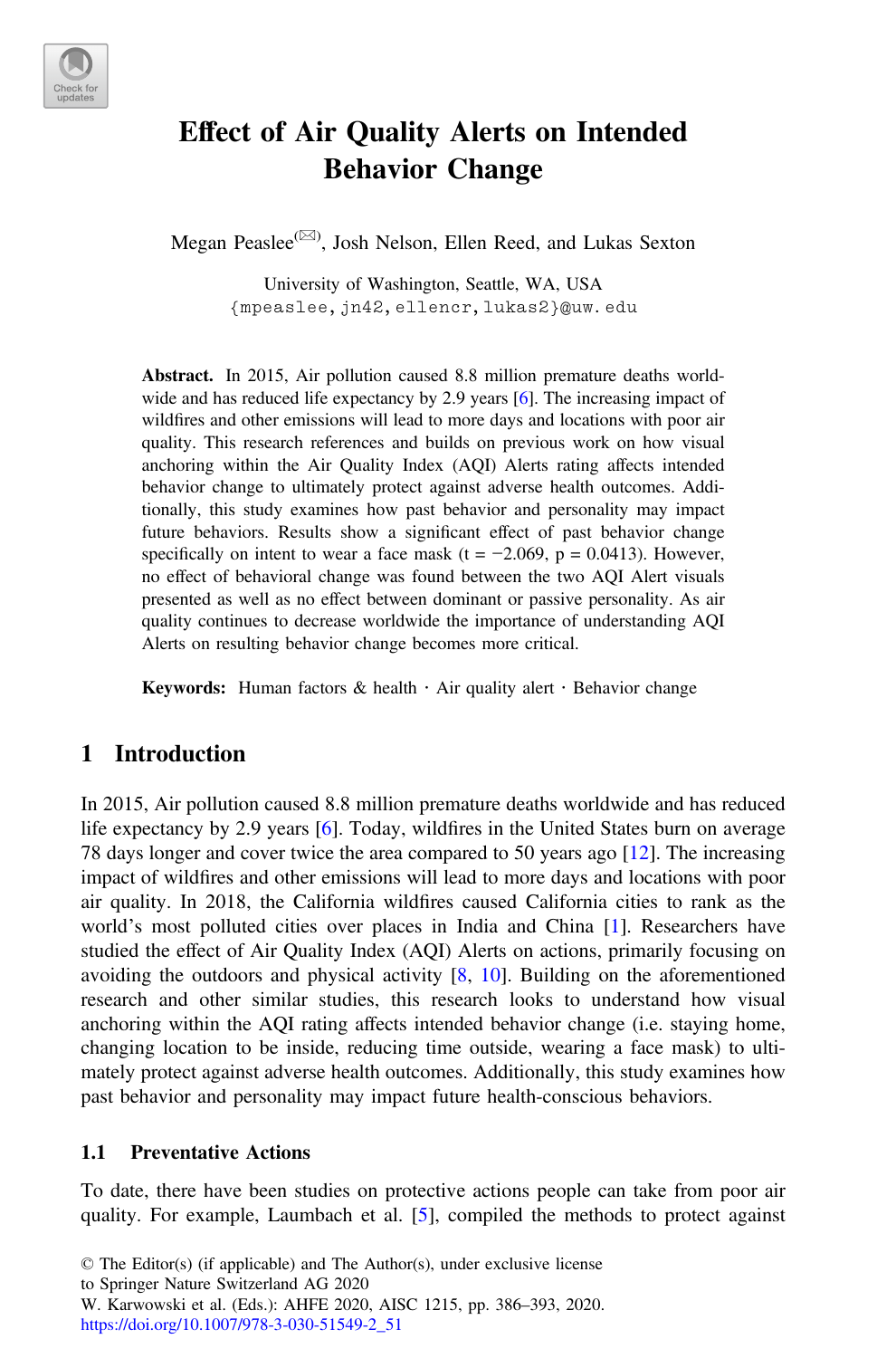poor air quality. These protective behaviors include staying indoors, cleaning indoor air, reducing physical activity outside, reducing exposure to microenvironments of high air pollution (highways, etc.), and using face masks (air respirators). All protect to a degree, but none of which guarantee full protection from poor air quality [\[5](#page-7-0)].

#### 1.2 Changing Behavior with AQI Alerts

AQI alerts are a way for the United States Environmental Protection Agency and other government agencies to keep track and publish the air quality ratings. This measure is built around ground-level ozone, particulate matter, carbon monoxide, and sulfur dioxide to give a safety range value to the air [\[2](#page-7-0)].

Various authors have researched behavior change associated with poor AQI alerts. The primary findings of past studies have been avoidance of poor air quality from atrisk groups such as the elderly and children. Noonan [[8\]](#page-7-0) found these at-risk groups to exhibit greater avoidance behaviors, specifically in reducing outdoor physical activity, with the presence of alerts. A separate study conducted in Portland, OR and Houston, TX revealed that only a third of participants were aware of alerts provided to the public. Only a small portion of alert-aware participants self-reported behavior change due to the perception of poor air quality [[11\]](#page-7-0) with a person's perception of low air quality and professional advice leading to greater self-reported behavior change [[5\]](#page-7-0).

Several authors cite that AQI Alerts do not alter behavior across the population; a person's behavior will change between context and the activities in question [[3,](#page-7-0) [8\]](#page-7-0). Furthermore, demographics do not predict if a person will follow an AQI Alert, instead, psychosocial factors have a larger influence (knowing how and where to check AQI, impact belief; i.e., symptoms are caused or antagonized by air pollution, perceived severity of air pollution, and professional health advice) [\[3](#page-7-0)].

Given the above review, present research addresses gaps in the existing research bodies. One clear gap is understanding causes and behaviors around wearing a face mask as a preventative measure. Little research has connected wearing a face mask and AQI Alerts other than a short piece examining the effects of mask wearing on systolic blood pressure [\[5](#page-7-0)]. Hansstein et al. looked at psychosocial reasons for why young adults in urban China wear face masks, finding that social norms and the individual's social circle's attitude shapes intention to wear a face mask [[4\]](#page-7-0).

There is a gap in understanding visuals in the AQI alert to motivate a person to change their behavior. In a similar field, Zikmund-Fisher et al. [[13\]](#page-7-0) studied the visual effect of understanding medical laboratory results. This study examined the effect of visually anchoring medical laboratory results when outside of a safe range through different visual treatments. Zikmund-Fisher et al. found that visual anchoring with harm anchors could help patients understand what is dangerous or unsafe [[13\]](#page-7-0). Similarly, an AQI Alert represents a safe and unsafe range. This study looks to understand how seeing the AQI number in the context of the full-scale impacts the intention to change behavior.

Combining gaps assessed with AQI Alert visuals, face mask-wearing habits, and harm anchoring as a visual treatment, this study examines three hypotheses.

Hypothesis 1: The usage of a sliding scale in AQI Alerts to visually anchor the rating compared with a single number will affect intended behavior change. Hypothesis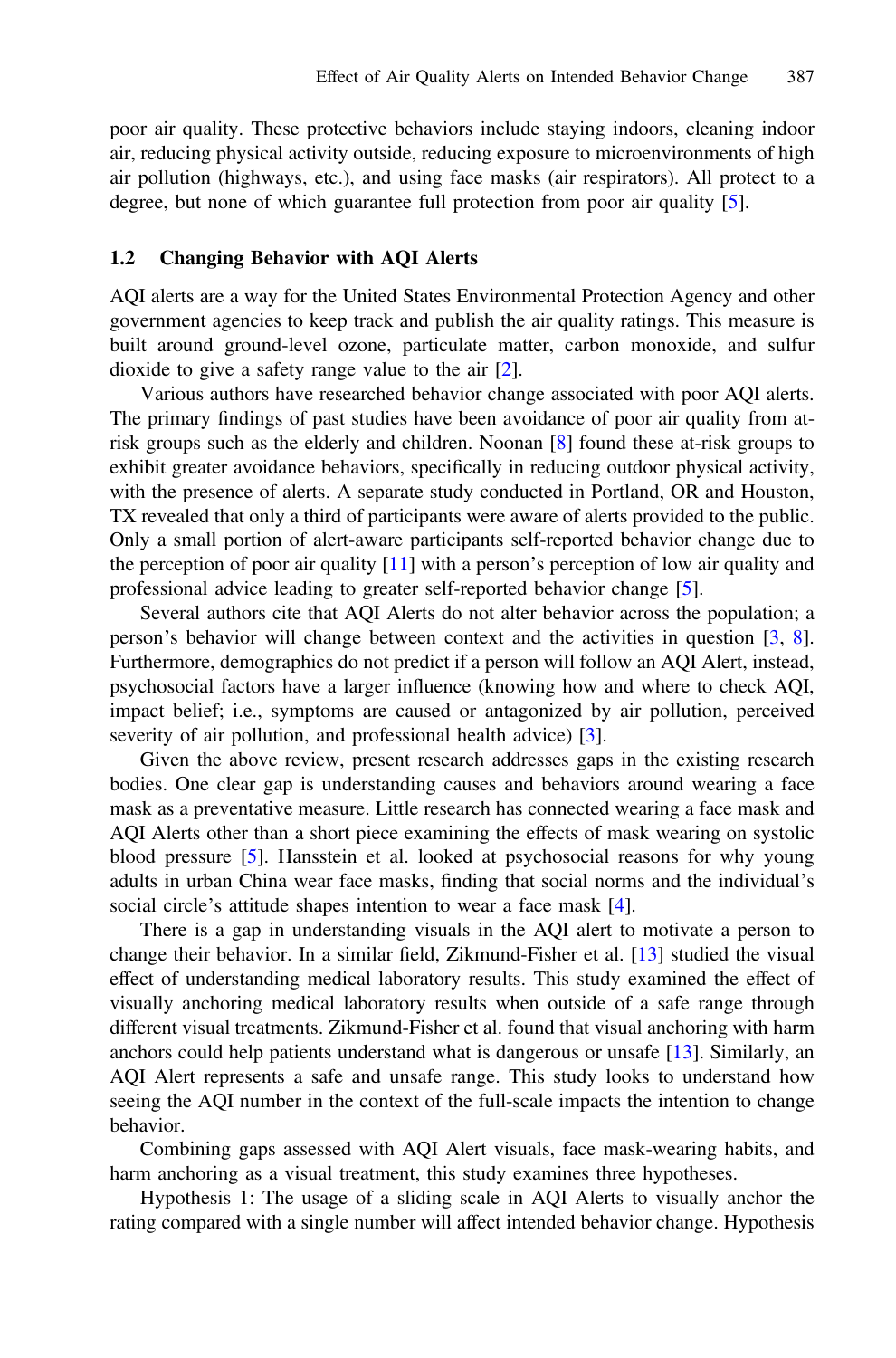2: Past behavior change related to air quality will affect intended behavior change related to air quality. Hypothesis 3: Personality traits such as decision making, opinion leadership, and social connection will factor into intended behavioral changes related to air quality.

# 2 Methods

## 2.1 Study Design

The study used a between-subjects design. Visuals associated with the AQI rating (single AQI rating number or the AQI rating number in the context of the full scale) served as the independent variable. Researchers posed a scenario where participants planned to attend the local outdoor market on a day with a poor AQI Alert. Dependent variables included five different behaviors a person could take, (a) reschedule for a better day, (b) hang out with your friend, but go somewhere else inside, (c) attend the outdoor market to hang out with your friend, but spend less time outdoors, (d) hang out with your friend at the outdoor event while wearing an air mask or respirator, and (e) attend the outdoor market to hang out with your friend as planned with no changes. Behaviors were measured through participants rating the likelihood to do each behavior using a slider scale from Very Unlikely 0 to Very Likely 100. Post-task questions included cataloging past behavior change due to air quality alerts and assessing personality. Personality questions centered around opinion leadership, decision making, and social behaviors which were systematically translated into the dominant and passive personality groupings. Past behavior and personality were chosen based on previous studies indicating their influence on behavior change in relation to viewing AQI.

# 2.2 Participants

The participants were in the United States over the age of 18, using a laptop/desktop computer recruited through Amazons Mechanical Turk. A total of 140 respondents were paid \$0.20. Of the 140 responses 113 qualified, the remaining 27 were eliminated for the following reasons: incomplete survey, not meeting requirements, and inconsistent open response questions (Table 1).

Table 1. Participant information

| Gender    | 53 male, 58 female, and two non-binary/declined to respond                           |
|-----------|--------------------------------------------------------------------------------------|
| Age range | $18-24$ (13); 25-34 (33); 35-44 (28); 45-54 (13); 55-64 (15); 65+ (11)               |
|           | Visual group $\vert$ 51 in the single number AQI rating and 62 in the AQI full scale |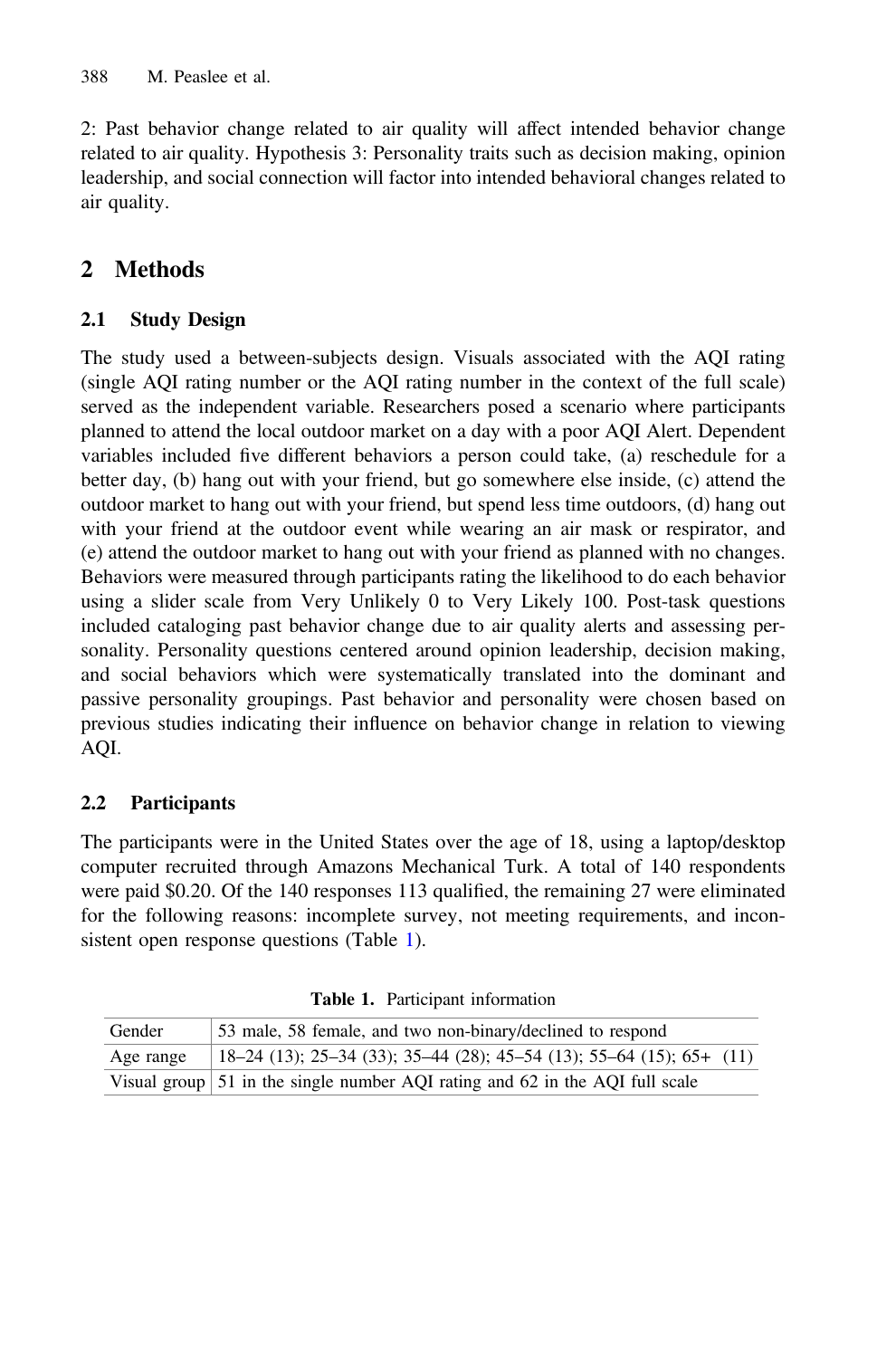#### 2.3 Tasks and Materials

Amazon's Mechanical Turk provided respondents and Survey Monkey was used to build and host the survey. The survey took on average three minutes to complete. Each participant saw the following scenario and one of two different visual scales with the AQI of "8", (see Figs. 1 and [2\)](#page-4-0). The scenario provided was: Air pollution in your city has become more common, often contributing to sore throat and coughing. Today, you are planning to go to an outdoor market to meet a good friend to shop and eat together. As you are deciding whether or not to bring a jacket you notice you have a slight sore throat. You check the weather application on your smartphone and notice your city's air quality rating below.



Fig. 1. Group 1-single number AQI alert

The visuals were presented in black and white in order to control for the effect of color on the perception scale severity. The Canadian AQI scale was used to control for previous exposure, language, and actionability of the associated health message which has been shown to drive behavior change [[9\]](#page-7-0).

### 3 Results

Hypothesis 1. The usage of a sliding scale in AQI Alerts to visually anchor the rating compared with a single number will affect intended behavior change. There were no significant differences between visual groups found. Table [2](#page-4-0) contains each measured behavior change and the respective p-values. Due to no changes found between the visuals, the two groups were combined for analysis of Hypothesis 2 and Hypothesis 3.

Hypothesis 2. Past behavior related to air quality will affect intended behavior related to air quality. Past behavior has a significant effect on people's likelihood to Wear an Outdoor Air Mask in the future (t =  $-2.07$ , p = 0.04). While this represents a significant difference, test results display low statistical power (0.34). The remaining intended behavior changes were not significant. Although, staying at home yielded  $t = -1.81$  and  $p = 0.08$ , showing promise for past behavior affecting willingness to stay at home in the future. Table [3](#page-4-0) contains each measured behavior change and the respective p-values (Figs. [3](#page-4-0) and [4\)](#page-5-0).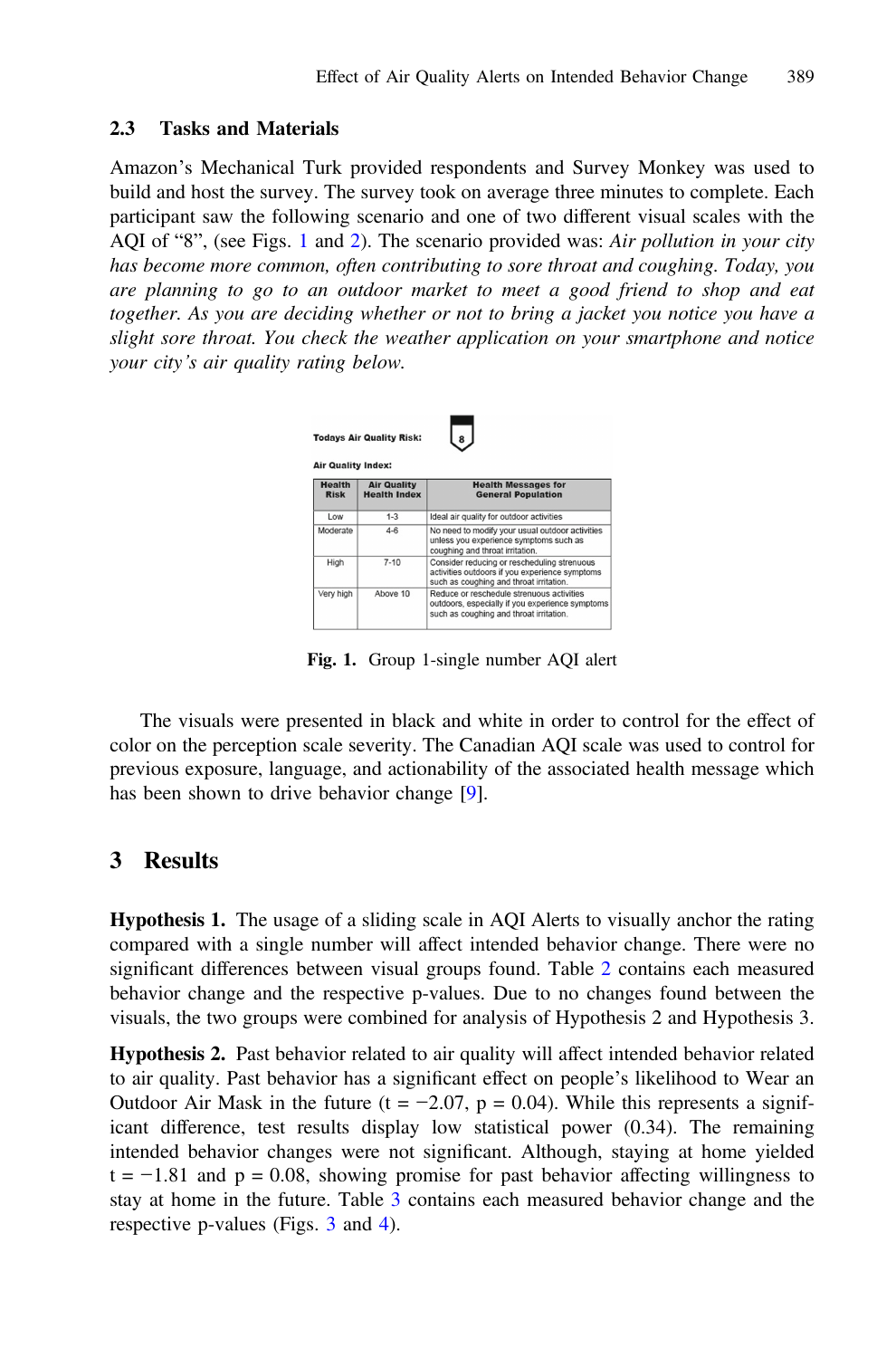<span id="page-4-0"></span>

| <b>Todays Air Quality Risk:</b>                                           |                |                           |                                                                                                                                          |                                                                                                                                         |  |                                          |  |  |  |  |  |  |
|---------------------------------------------------------------------------|----------------|---------------------------|------------------------------------------------------------------------------------------------------------------------------------------|-----------------------------------------------------------------------------------------------------------------------------------------|--|------------------------------------------|--|--|--|--|--|--|
|                                                                           | $\overline{2}$ | $\mathbf{\mathbf{a}}$     |                                                                                                                                          | 8<br>9<br>5<br>6<br>10<br>7                                                                                                             |  |                                          |  |  |  |  |  |  |
|                                                                           |                | <b>Air Quality Index:</b> |                                                                                                                                          |                                                                                                                                         |  |                                          |  |  |  |  |  |  |
| <b>Health</b><br><b>Air Quality</b><br><b>Health Index</b><br><b>Risk</b> |                |                           | <b>Health Messages for</b><br><b>General Population</b>                                                                                  |                                                                                                                                         |  |                                          |  |  |  |  |  |  |
| Low                                                                       | $1 - 3$        |                           |                                                                                                                                          |                                                                                                                                         |  | Ideal air quality for outdoor activities |  |  |  |  |  |  |
| Moderate<br>$4 - 6$                                                       |                |                           | No need to modify your usual outdoor activities<br>unless you experience symptoms such as<br>coughing and throat irritation.             |                                                                                                                                         |  |                                          |  |  |  |  |  |  |
| $7 - 10$<br>High                                                          |                |                           | Consider reducing or rescheduling strenuous<br>activities outdoors if you experience symptoms<br>such as coughing and throat irritation. |                                                                                                                                         |  |                                          |  |  |  |  |  |  |
| Above 10<br>Very high                                                     |                |                           |                                                                                                                                          | Reduce or reschedule strenuous activities<br>outdoors, especially if you experience symptoms<br>such as coughing and throat irritation. |  |                                          |  |  |  |  |  |  |
|                                                                           |                |                           |                                                                                                                                          |                                                                                                                                         |  |                                          |  |  |  |  |  |  |

Fig. 2. Group 2-scale AQI alert

Table 2. AQI alert visual (single number vs scale) on intended behavior change

|               | Stay at<br>home | Change to be<br>inside | Less time<br>outside | Outdoor with an<br>air mask | Outdoor, no<br>change |
|---------------|-----------------|------------------------|----------------------|-----------------------------|-----------------------|
| $p-$<br>value | 0.52            | 0.41                   | 0.48                 | 0.46                        | 0.66                  |
| t-<br>value   | 0.65            | 0.84                   | $-0.71$              | 0.75                        | $-0.44$               |

Table 3. Difference of past behavior on intended behavior change

|             | Stay at<br>home | Change to be<br>inside | Less time<br>outside | Outdoor with an<br>air mask | Outdoor, no<br>change |
|-------------|-----------------|------------------------|----------------------|-----------------------------|-----------------------|
| p-<br>value | 0.08            | 0.29                   | 0.78                 | 0.04                        | 0.75                  |
| t-<br>value | $-1.81$         | $-1.06$                | 0.28                 | $-2.07$                     | 0.32                  |



Fig. 3. Past behavior change & wearing a face mask

Hypothesis 3. Personality traits will factor into intended behavioral changes related to air quality. No difference found between dominant personalities and passive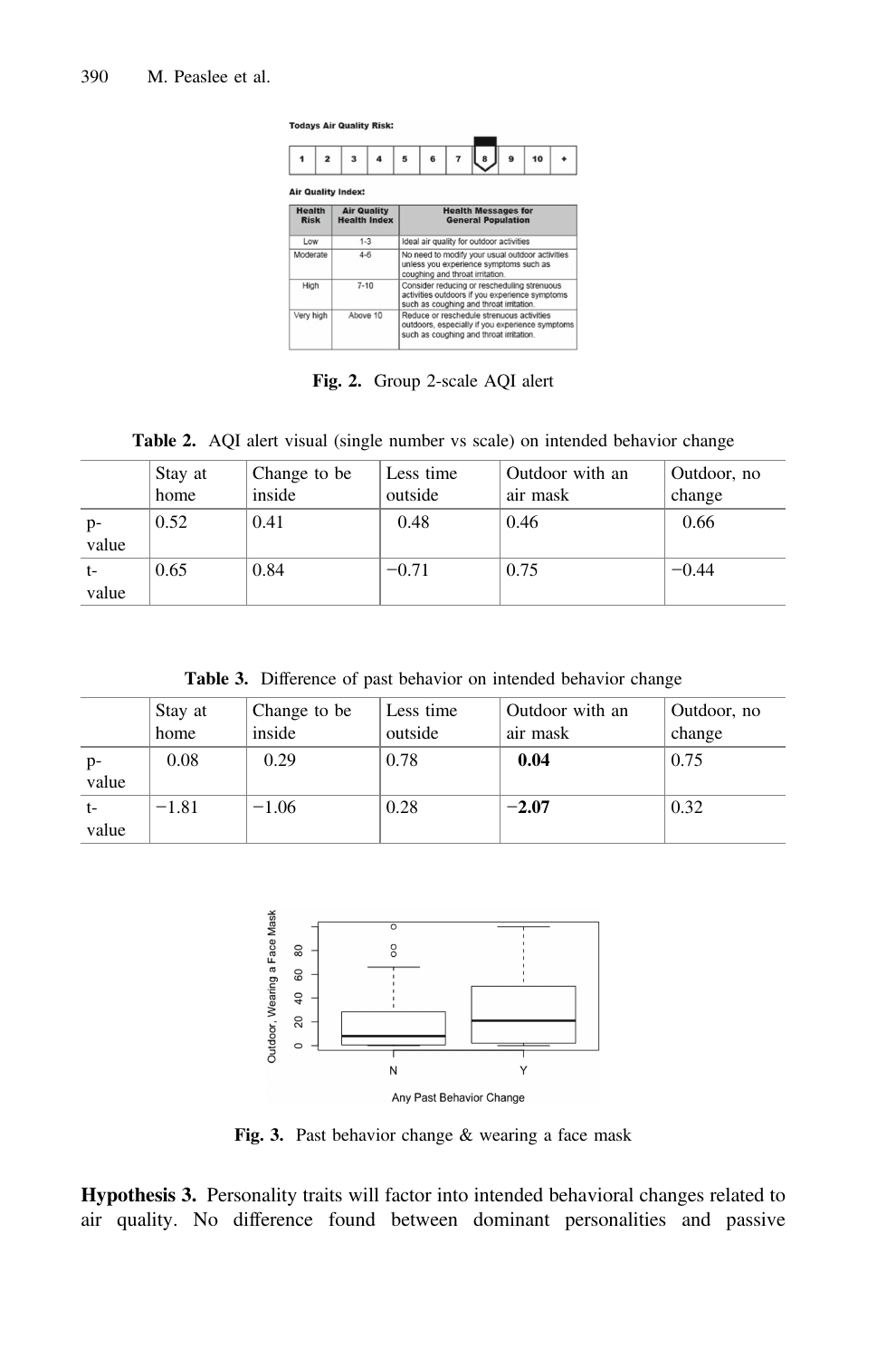<span id="page-5-0"></span>

Fig. 4. Past behavior change & staying inside

personalities on intended behavior change. Table 4 contains each measured behavior change and p-values.

Table 4. Difference between dominant vs passive personalities on intended behavior change

|               | Stay at<br>home | Change to be<br>inside | Less time<br>outside | Outdoor with an<br>air mask | Outdoor, no<br>change |
|---------------|-----------------|------------------------|----------------------|-----------------------------|-----------------------|
| $p-$<br>value | 0.98            | 0.33                   | 0.25                 | 0.94                        | 0.22                  |
| t-<br>value   | 0.03            | 0.97                   | $-1.16$              | $-0.08$                     | $-1.25$               |

Miscellaneous Results: The lowest average rated intended behavior change was wearing an outdoor air mask. Figure 5 contains each measured behavior change and their average rating.



Fig. 5. Average of each intended behavior change across the group (0–100)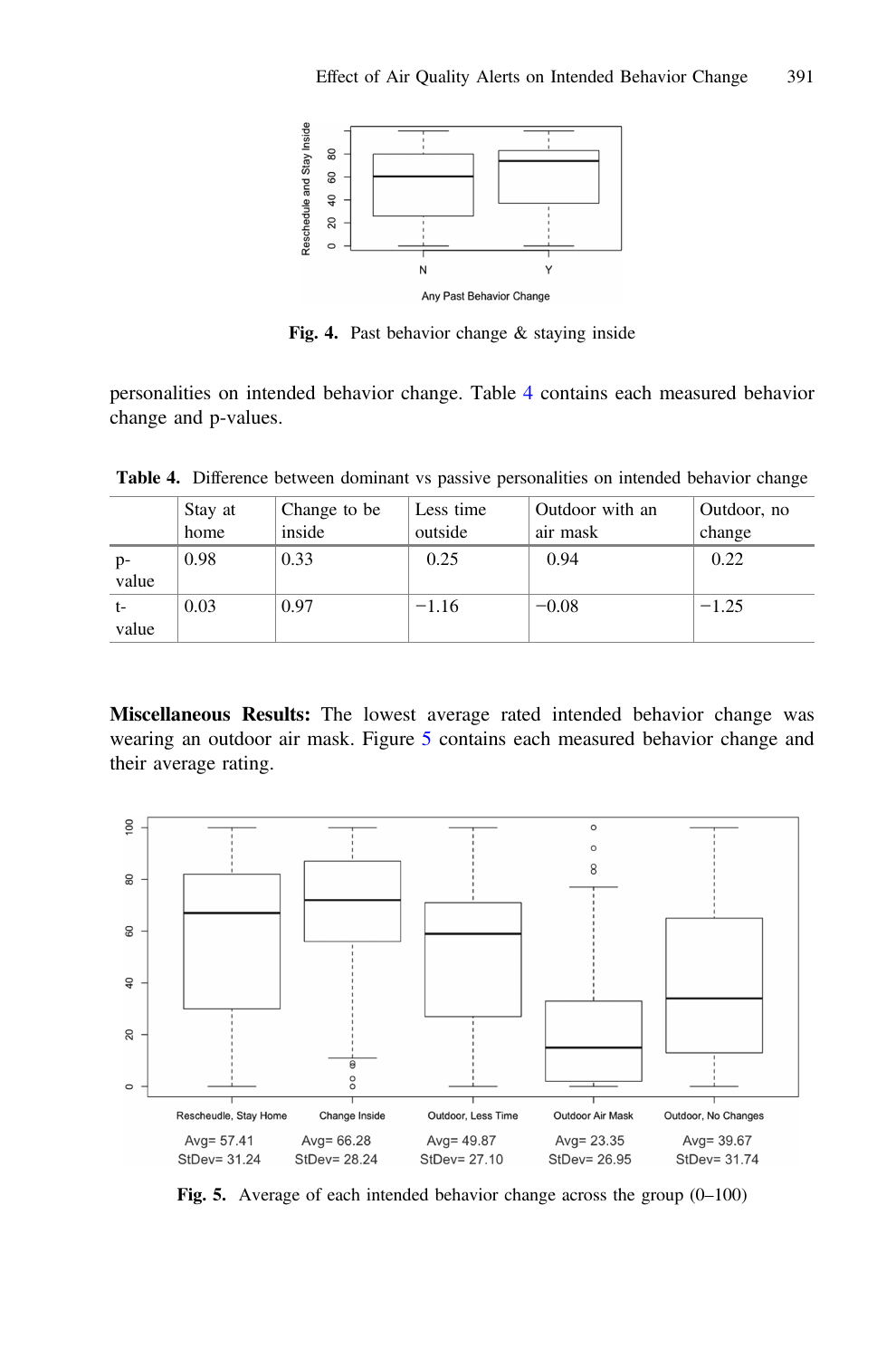#### 4 Discussion

When inspecting averages from each intended behavior change, the interesting takeaway is that the intention to wear a face mask's average rating is lower than the other methods, despite this being a known preventative and protective health measure. This could be due to the social stigma of wearing air masks in the United States. Continued findings show that past behavior had the strongest influence on the intention to wear a face mask in the future. In order to bolster global impact of these results, an effort in an area where mask wearing is more normalized, like Japan is advised. However, the climate in the US of wearing a face mask may have changed since this study took place due to COVID19, which has caused may more people to begin wearing a face mask for protection. Further research is needed in this area.

This study was inconclusive on anchoring visuals in AQI Alerts indicating that more research is needed in this area. Typically, an AQI alert contains the AQI rating number, an accompanying descriptor word (Good, Bad, Hazardous etc.), a color indicator (green to red/purple), a recommended health action, and some have visual illustrations to indicate severity. The current research team believes that the descriptive information provided underneath the scale may have outweighed any effect the anchoring visual may have had. Researchers should explore the impact that the different AQI alert components listed above have on behavior change.

Previous researchers found the primary reason for wearing a face mask to be the role of social norms and the attitude of one's social circle [[5\]](#page-7-0). However, Hansstein et al. 2018 found that personality had a significant effect on behavior change [[4\]](#page-7-0) specifically within young adults; who may be ultimately more susceptible to social factors when making health decisions than older people. Further study of this potential correlation is clearly warranted. If social acceptance of behavior modification based on air quality is found to be an important factor in encouraging people to be proactive about their health decisions, it may behoove governments and public health organizations to orchestrate societal change through a variety of factors that are not necessarily connected.

Immediate next steps for this research include two primary efforts. First researchers should break down different aspects of visual communication for AQI Alerts to understand what could move the needle with behavior change. Next, test for any difference between AQI Alert information exposure (presence and absence) and AQI visual communication components (anchoring, color, severity, etc.) by utilizing an information absence condition as a control group.

Study Limitations. There were several key limitations to this study. 1) This study's sample size was too low due to limited time to collect data and needed 120 per group to have a strong enough statistical power (0.80) to gain confidence in findings. 2) The personality questions were not robust or validated, future research should look into refining these questions or exploring other psychological attitudes. 3) The activity chosen for the scenario was not pre-tested and could have unintentionally confounded behavior change. 4) While known limitations of using Mechanical Turk include low quality data, substandard open questions, and evidence of foreign workers using server farms [\[7](#page-7-0)]; the following steps were taken to ensure data quality. Questions were asked